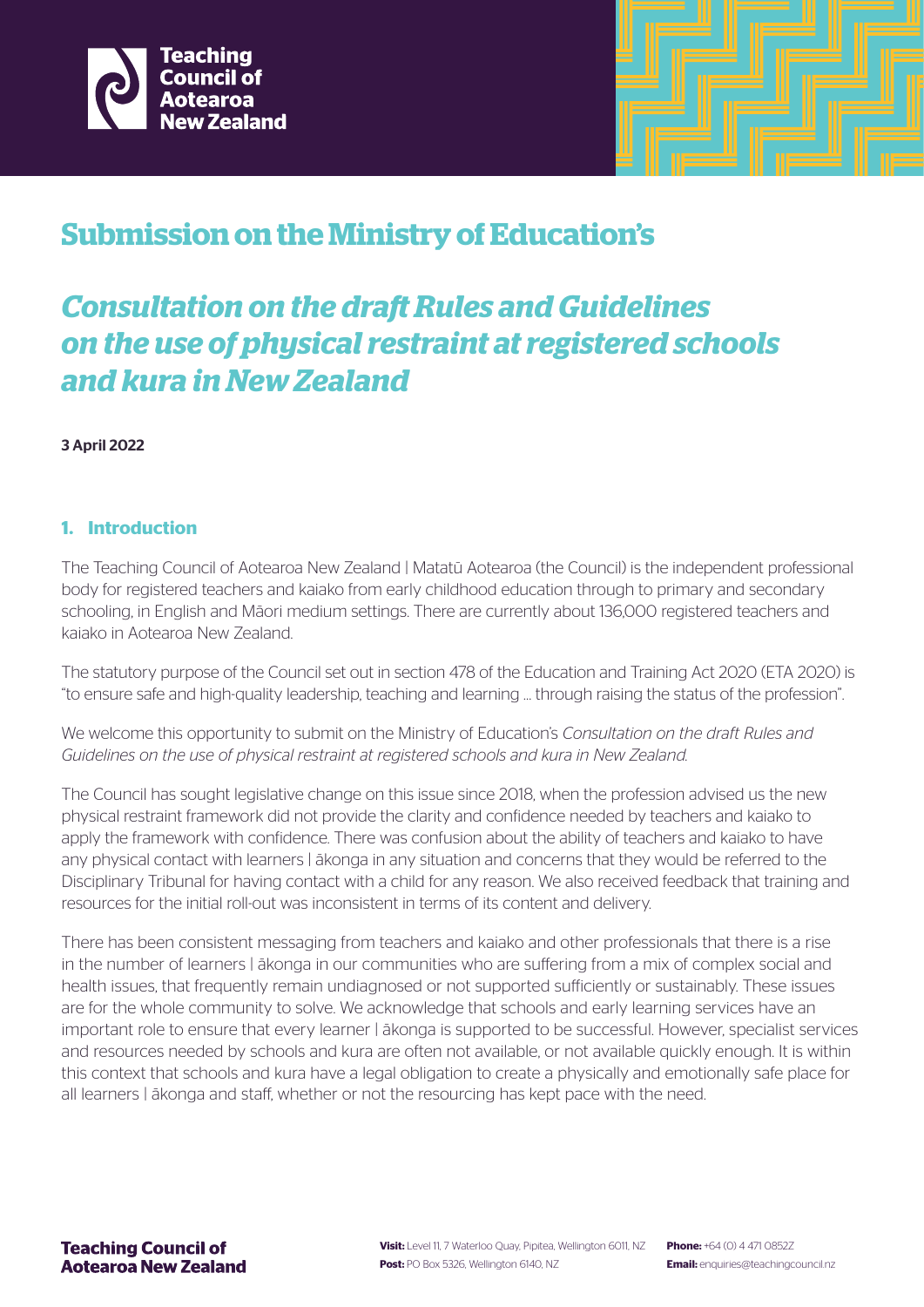Registered teachers and kaiako also have professional obligations. The Standards for the *Teaching Profession | Ngā Paerewa mō te Umanga Whakaakoranga* require teachers and kaiako to establish and maintain professional relationships and behaviours focused on the learning and wellbeing of each learner | ākonga, and to develop a culture that is focused on learning, and is characterised by respect, inclusion, empathy, collaboration, and safety. Similarly, the *Code of Professional Responsibility | Ngā Tikanga Matatika mō te Haepapa Ngaiotanga* expects teachers and kaiako to work in the best interest of learners | ākonga.

The Council is concerned about the impact of lack of specialist resources on teachers and kaiako, and their ability to fulfil their role. We agree that physical restraint should always be a last resort; however, the practical reality of not having adequate specialised support that meets all needs is that there are more incidents and issues for a teacher or kaiako to manage that may lead to physical restraint being considered.

The legislative change on use of physical restraint in schools and kura is intended to limit harm that might be caused by physical restraint. For the teaching profession, this is very high stakes, as failure to make the right judgement that follows the legislative requirements potentially exposes them to both civil legal risk and professional censure.

We have had a representative on the Physical Restraint Advisory Group (PRAG) and acknowledge the rich kōrero that has led to these documents being released for public consultation. We acknowledge the mahi of the PRAG, and although we think there are many good proposals in these documents, we do not support the rules and guidelines as currently drafted. Therefore we are recommending some changes to these rules and guidelines.

On their own, the physical restraint guidelines and rules are not enough to achieve a step change and systemic shift to achieve greater equity and wellbeing for all learners | ākonga. We believe the draft rules and guidelines provide a useful framework to support schools and kura with learners | ākonga in distress. However, the reality on the ground is that much more upfront wrap around support is needed for many learners | ākonga and their families | whānau. In the Council's view, these guidelines will not land well with the teaching profession unless there is a joined up community and multi-agency response to resourcing, training, and support that is visible, accessible and sufficient. The package of resources must be addressed alongside the release of these guidelines.

# **2. Sharing the burden of responsibility**

The draft rules and guidelines do not change the current reality — that teachers, kaiako, and the teaching profession are largely left on their own to bear the burden of responsibility for dealing with increasingly complex societal issues, e.g., learners | ākonga traumatised through family violence or poverty, or health conditions such as depression and Fetal Alcohol Syndrome. In addition, teachers and kaiako may be seen as guilty of breaching the law and the *Code | Ngā Tikanga Matatika* and *Standards | Ngā Paerewa* when they make a judgement in response to often fast-moving and complex situations. The practical reality of teaching means the judgement of teachers and kaiako needs to consider not just the impact on individual learners but the responsibilities they have to all those present at the time.

The draft rules and guidelines expect teachers and kaiako to have the time available to engage in one-on-one de-escalation strategies while still being responsible for a large number of learners | ākonga, and to apply sound judgements based on assessments of learner | ākonga consent, the risk of imminent harm, including significant emotional distress, and awareness of the details of support plans that may apply to learners | ākonga. All of which is expected to be assessed, processed and acted upon, often within mere seconds.

So the stakes are very high for teachers and kaiako, with this burden of responsibility impacting on their wellbeing | hauora. We fear that without a step change in the capacity and timely availability of specialist support and resourcing, we will see more schools and kura excluding learners | ākonga, which none of us want.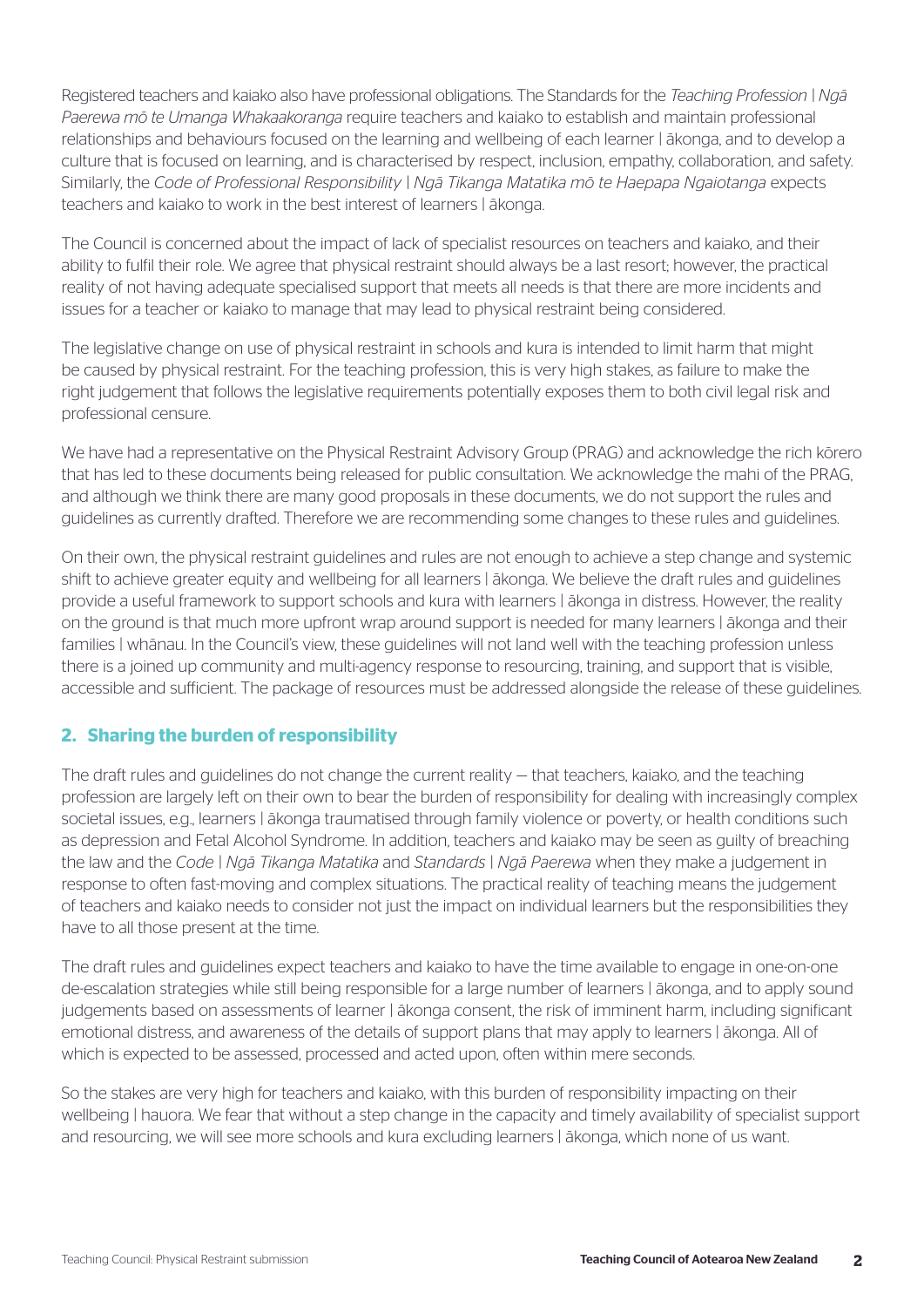# **3. Avoiding a compliance focus**

We believe the draft rules and guidelines continue to encourage a compliance approach – focussing on the generation of plans, reporting of incidences, completion of webinars, etc., rather than building an integrated and sustained wellbeing | hauora approach that gives broader communities the skills and knowledge to support all learners | ākonga as they develop and grow as young people.

Our view is that the expectations around learning support plans and reporting are too compliance heavy and may not be the best way to achieve what is needed.

#### Learning support plans

Currently these are usually developed for learners | ākonga with specific learning support needs and by specialists with the skill to do this (by a Special Education Needs Co-ordinator (SENCO) or Learning Support Coordinator (LSC)).

We do not agree that incidents of physical restraint or parent request, on their own, should trigger a requirement for a learning support plan. Teachers and kaiako seek to know and understand the learners | ākonga they have responsibility for, and in most cases that will be sufficient. We acknowledge that there is a national rollout for more LSC's and appreciate this. However, not all schools and kura have access to this resource, and where they do, we do not believe this additional requirement will add value.

### We recommend changes are made to enable the school or kura to have more flexibility in choosing whether to develop a learning support plan.

#### Monitoring and Reporting

We agree that it is important for schools and kura to have a reporting mechanism that enables them to review incidents of physical restraint and trends over time, as part of a quality improvement approach. We are mindful that this process can also be very resource intensive, particularly for teachers and kaiako who already work very long hours.

At a system level, our view is that only statistical information should be collected, and not the level of detail that is proposed in the template provided. We are concerned that some of the information that may be collected could be used inappropriately, or that there is a perception that it may be used inappropriately at a system level. For example, information about individual teacher or kaiako actions being visible to an agency that does not have jurisdiction over teacher disciplinary processes.

We are concerned that in practice, many schools and kura will struggle to meet these reporting requirements, and that a more effective approach would be to combine simple statistical information with a national evaluation on use of de-escalation strategies, physical restraint, and learning support for learners | ākonga that is periodically undertaken by ERO. This is more likely, in our view, to give a realistic picture and recommendations for improvement.

### We recommend that only relevant system statistic information is collected and that consideration is given to reducing the incident by incident reporting in favour of a periodic national evaluation.

# **4. Significant investment in resourcing and training**

Significant investment is needed in designing, developing, and continually growing a trauma-informed, manaenhancing approach that can be applied to all learner | ākonga relationships, to remove the inequities associated with focussing on and negatively labelling individual learners | ākonga. Current investment is not sufficient.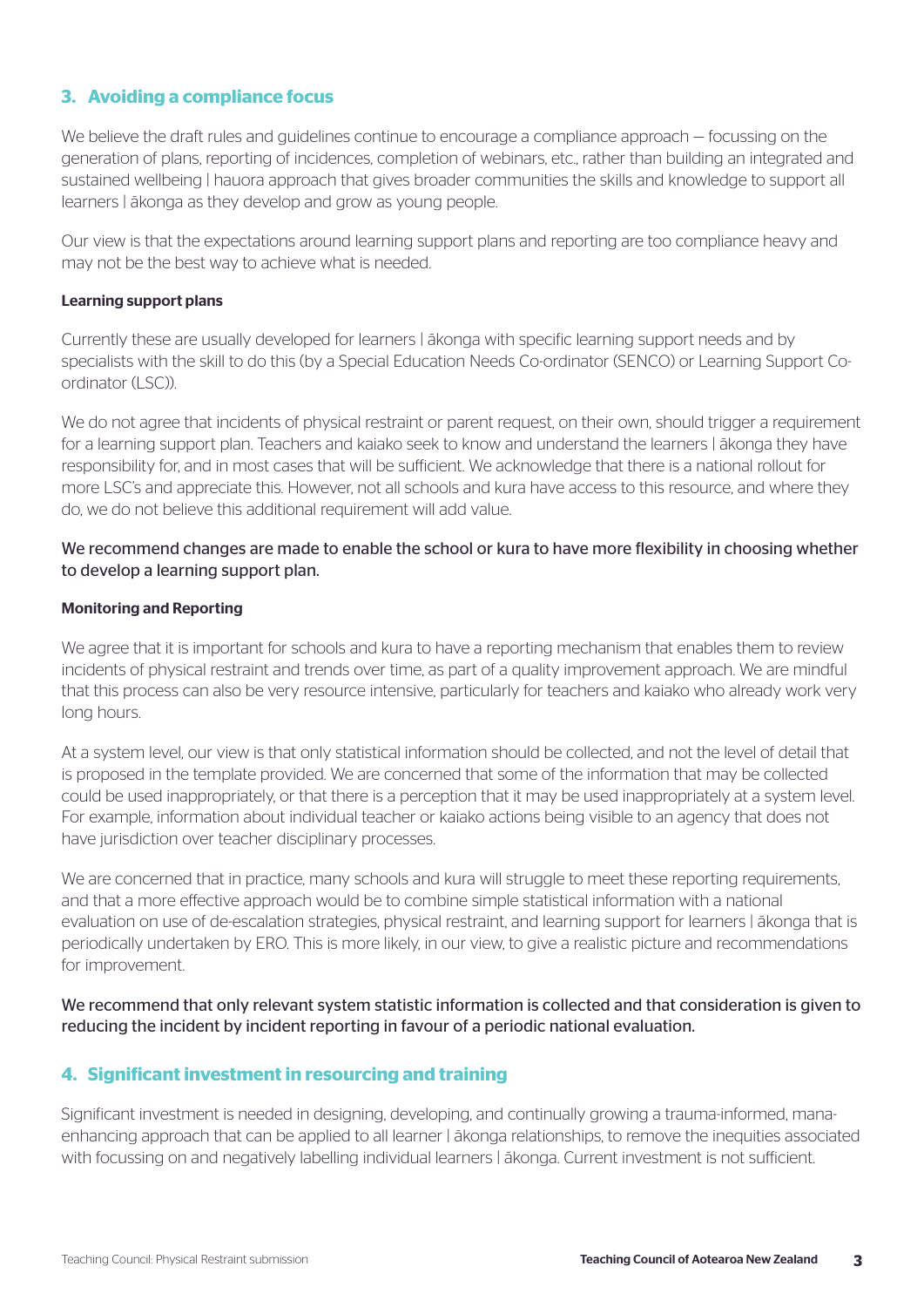Because of the confusion prior to the legislative change and the high stakes nature of the subject, we recommend that the approach to introducing these guidelines is comprehensive and that principals and tumuaki can have kanohi ki te kanohi sessions that enable them to ask questions.

Training design must have input from the teaching profession and be trialled to ensure the training reflects the practical realities of teaching practice and provides the teaching profession with the clarity and confidence to interact safely with all learners | ākonga. We strongly support the training to be kanohi ki te kanohi and ongoing, as we believe an online approach on its own will be ineffective for this mahi. We think that all leaders, teachers, and kaiako (including relievers) will need to be trained, in an ongoing way. This is a huge undertaking but we believe it is necessary.

We recommend that all teachers and kaiako are trained, starting with a whole school or kura approach to training, where schools, kura, and regions select teams who are fully trained (in trauma-informed practice and the content of the physical restraint guidelines and physical restraint holds) to lead change across their schools, kura and regions.

We also recommend a kete of culturally appropriate relevant resources is developed to support school communities, teachers, and kaiako, and a review of existing resources and programmes that may no longer line up with the principles that underpin this mahi.

# **5. Investment in early learning sector**

The framework of rules and guidelines to minimise physical restraint is designed only for registered schools and kura. We believe community-wide support, guidance, training and interventions for identifying and managing complex, trauma-related behaviours must occur as early as possible to support the ability of children to develop their social and emotional skills and to ensure the best outcomes for them.

For this reason, substantial investment in training and resources that reflect the unique features of early childhood learning and development is also urgently required. We recommend that this work commences once the guidelines for schools and kura have been endorsed.

# **6. Hearing the profession's voice**

If at the conclusion of this consultation, there is a small number of submissions received, the Council believes this would reflect the competing priorities and very challenging environment currently confronting the teaching profession. The teaching profession views this mahi as essential — it is important for their voice to be fully considered.